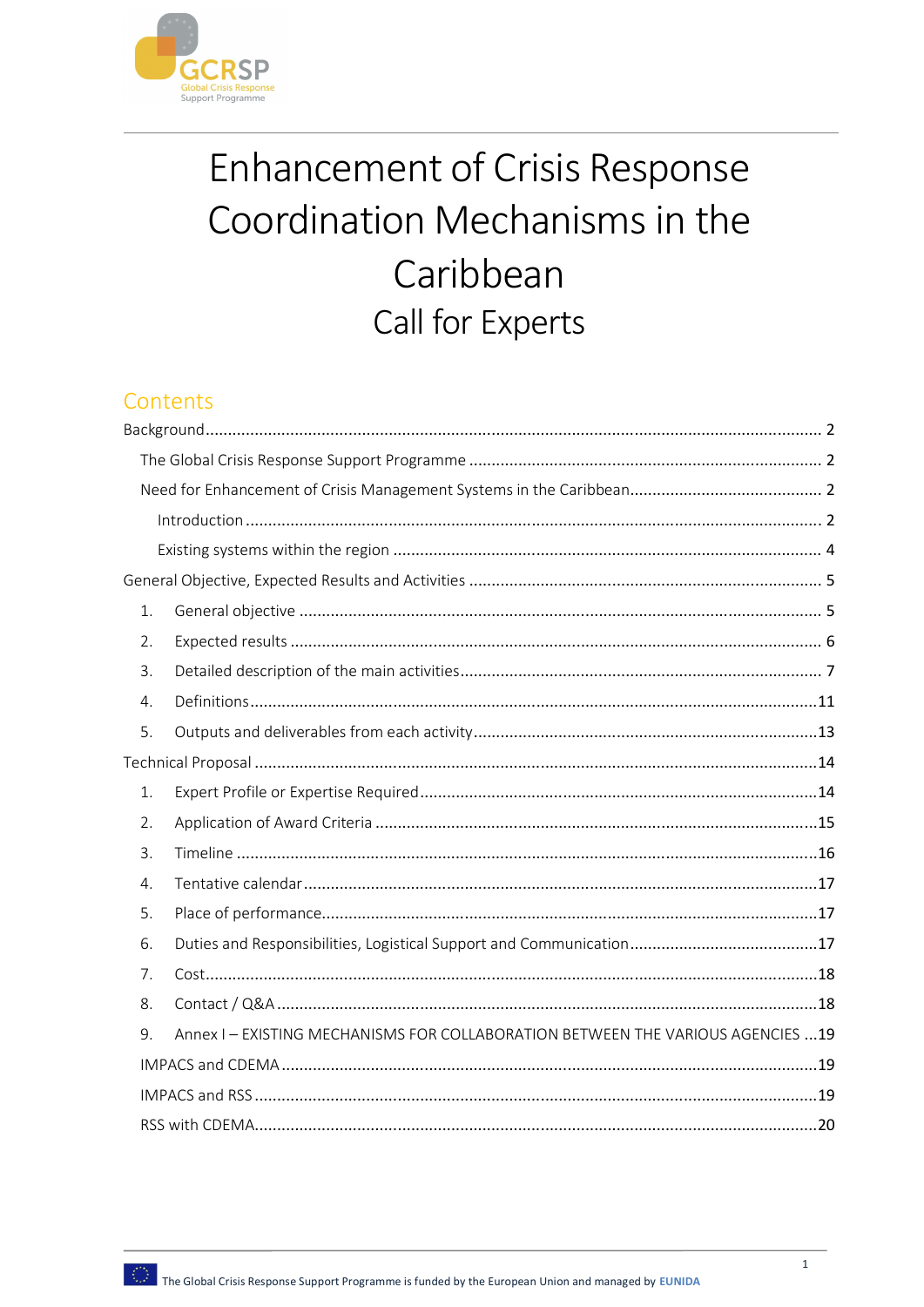

# Background

# The Global Crisis Response Support Programme

The Global Crisis Response Support Programme (GCRSP) is a two-year capacity development initiative of the European Union to support Latin American and Caribbean regional organizations to enhance their conflict and disaster early-warning capabilities through mainly tailored human capacity development measures. The programme aims to improve the interconnectivity between crisis response centres and early-warning/situation awareness facilities within the region as well as strengthen cooperation with the EU Crisis Room and other EU institutions in the field of crisis response and early warning. Activities include training, workshops and technical information sessions in Europe covering risk and scenario analysis, early warning, conflict analysis, open source information, knowledge management, and other related topics.

In early 2014, the OAS and CARICOM IMPACS expressed an interest in working with the European External Action Service (EEAS) to strengthen their early warning and political analysis capacities. Subsequently a EUNIDA consortium led by GIZ and supported by the International and Ibero-American Foundation for Administration and Public Policies (FIIAPP) developed the "Global Crisis Response Support Programme" (GCRSP). The aim of the programme is to provide support to the OAS and CARICOM to enhance their conflict and disaster early-warning capabilities through tailored human capacity development measures and institutional support.

Besides the human capacity development measures GCRSP foresees to implement an end-of programme exercise at the end of the GCRSP in November 2016. The present terms make reference to the development, implementation and evaluation of an exercise in the Caribbean.

# Need for Enhancement of Crisis Management Systems in the Caribbean

#### Introduction

The CARICOM Crime and Security Strategy (CCSS) identified several risks facing the Caribbean Region and categorized these risks into four tiers:

- 1. The immediate and significant threats to the Region are classified as tier one (1) and they are transnational organized crime: trafficking of illicit drugs and illegal guns; gangs and organised crime; cyber-crime; financial crimes and corruption.
- 2. Substantial threats or tier two (2) threats are human trafficking and smuggling, natural hazards and public disorder crimes.
- 3. Significant potential risks or tier three (3) are terrorism and attacks on critical infrastructure.
- 4. Future risks or tier four (4) risks include climate change, pandemics (and other emerging infectious disease threats to regional health security) and migratory pressure.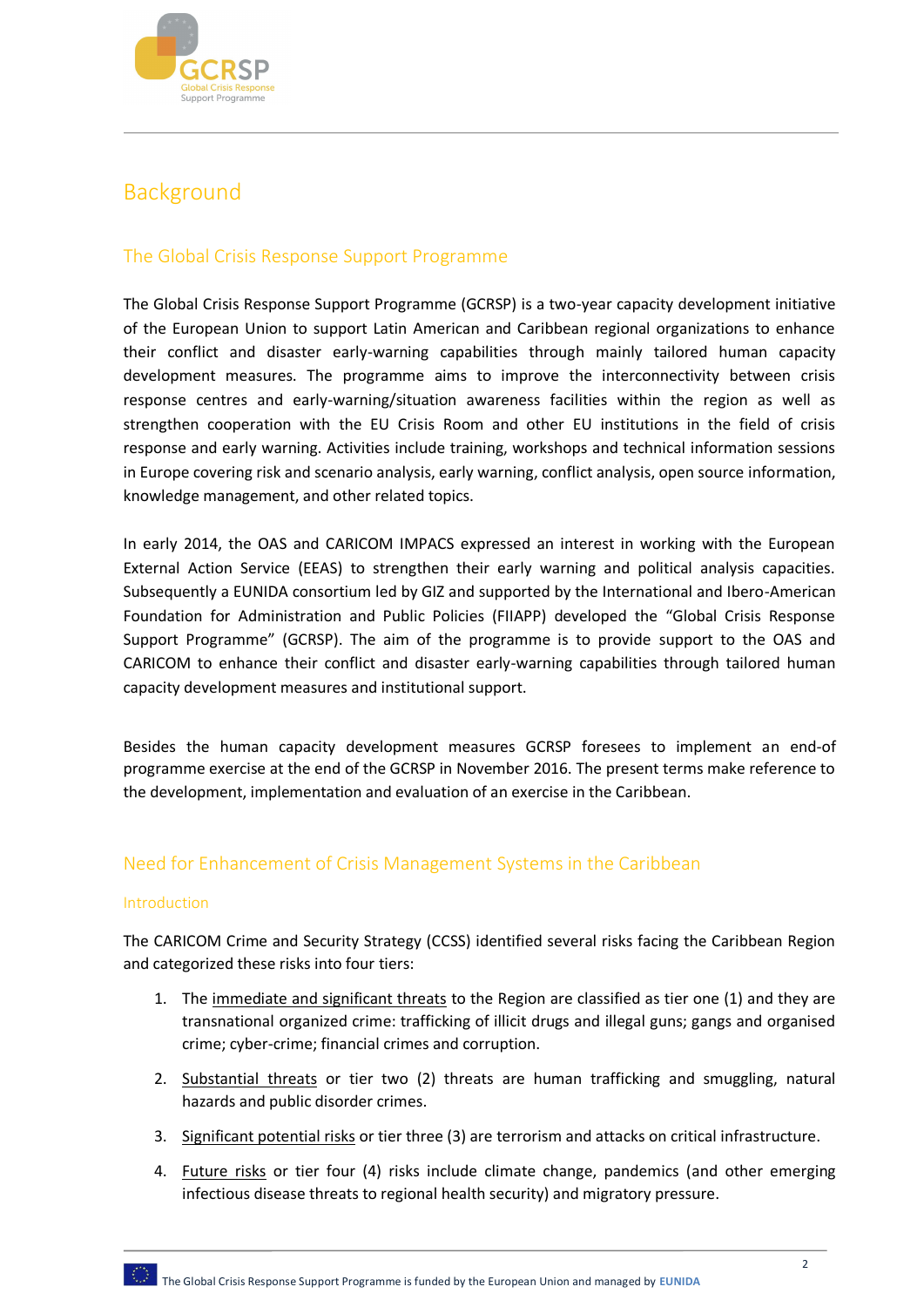

Given these threats, it is important for the Region to take coordinated steps to provide a safe and secure environment. Critical to this is the **achievement of several strategic goals** as **outlined in:**

- The CARICOM Crime and Security Strategy as well as
- The Comprehensive Disaster Management (CDM) Strategy 2014-2024.

It is imperative that the region:

- Increase trans-border intelligence and information sharing
- Enhance law enforcement and security capabilities
- Strengthen regional security systems
- Pursue functional cooperative security engagements to tackle and manage shared risks and threats
- Improve the response time to natural and man-made hazards

When there are major crises in the Region there are costly and damaging implications for the life, safety and employment of citizens in addition to the adverse impact on economic sustainability and environmental welfare of States. Given that many CARICOM States are primarily agricultural and tourism dependent, the impact is even more devastating for these small states and often requires several years and substantial resources to rebuild and restore physical infrastructure. The response by CARICOM Member States must be well coordinated in order to mitigate the negative consequences and manage the impact of various types and stages of a crisis.

In order to improve CARICOM's response to various types of crisis it was determined that there is a need to:

- **i.** Strengthen detection and prevention mechanisms such as analytical and early warning systems - these mechanisms should:
	- Determine the areas of high vulnerability or susceptibility
	- Identify resources and the ability of countries to withstand and deal with a crisis
	- $\bullet$  Identify the availability of early warning systems.
- **ii.** Establish joint civil protection coordination plans involving CARICOM IMPACS, the Regional Security System (RSS), Caribbean Disaster Emergency Management Agency (CDEMA), the Caribbean Public Health Agency (CARPHA) and other critical stakeholders such as international agencies in the various sectors in order to:
	- Develop systems and procedures which will reduce the loss of life and damage to property and infrastructure, as well as the negative social and health impact on individuals and communities.

Information compiled from assessments will play a critical role in developing and implementing comprehensive crisis management plans and identifying the gaps that must be filled to reduce any weaknesses.

A coordinated crisis preparedness/management plan will streamline the coordination of agencies such as CARICOM IMPACS, RSS, CDEMA and CARPHA as well as civil society and the private sector. The plan will also detail rescue and relief efforts to reduce the impact of crises and other disasters and include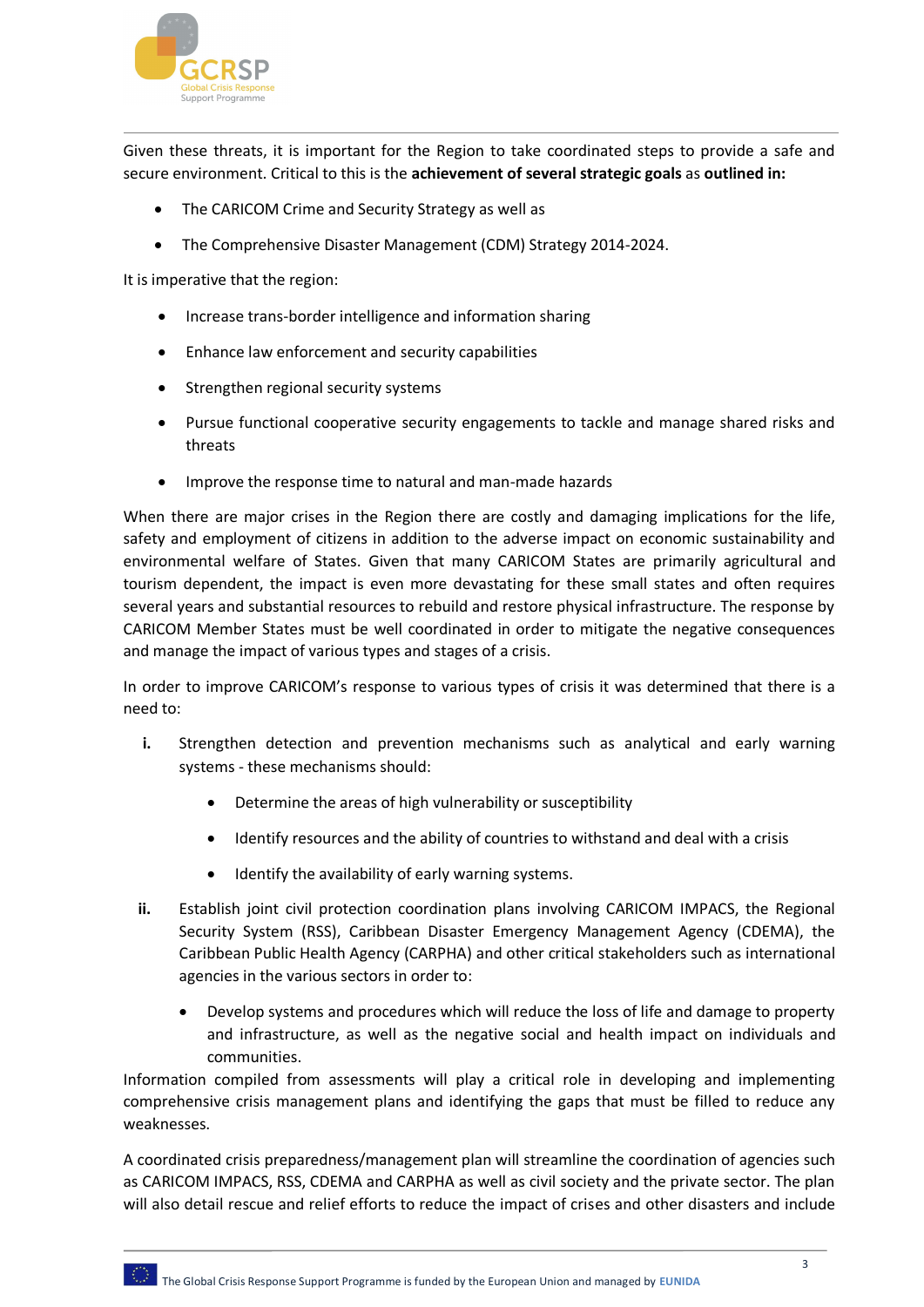

activities pertaining to the restoration of critical public services, food and water, telecommunications, energy, transport and emergency health care services.

Information on the existing mechanisms for collaboration between the agencies involved is attached in annex I.

#### Existing systems within the region

Each of the main agencies (CARICOM IMPACS: RIFC and JRCC, RSS, CARPHA and CDEMA) charged with the responsibility for crisis management in the region has existing systems which seek to secure and protect the region prior to, during and in the post crisis periods. However, in a number of instances there are currently limited systems and protocols in place to facilitate interaction between these complementary systems.

**At CARICOM IMPACS through its sub-agencies** RIFC and JRCC, the main events/situations which are monitored are related to border security and intelligence. These agencies compile information using national points of contact in the intelligence and immigration and law enforcement fields within the region. There are some external connections such as INTERPOL that provide information and support as necessary. These agencies foster situation awareness, give alerts, draft analytical reports and set off responses. These agencies are able to produce evidence to assist in decision making processes and to trigger responses to national entities in CARICOM Member States as well regional agencies.

With respect to the functions of CARICOM IMPACS and its sub-agencies it is important that enhancements be made:

- To the validation and processing of information and
- To the systems that facilitate the collection, presentation and dissemination of information to other regional agencies and political decision makers for effective decision making and regional coordination.

The main systems utilized by the agency are:

- The Advanced Passenger Information System (APIS),
- CARICOM Intelligence Sharing Network (CISNET) and
- The Advanced Cargo Information System (ACIS) is soon to come on stream.

**The Regional Security System** (RSS) is an operational agency that has an ad hoc crisis room that is activated as needs be. In common with IMPACS it also needs:

- To develop and improve its systems.
- To enhance its ability to process information and respond effectively.

**Critical to the operations of CDEMA is the Regional Response Mechanism (RMM)** which is based on the collaboration and cooperation between CDEMA and a number of key regional organizations. The Regional Coordination Centre (RCC) is a core element of the RRM. It is design as the coordinating hub for emergencies and disasters across the region. These are specific to natural hazards and disasters in the Caribbean. It is activated for every level II or level III emergency as was the case with the impact of Tropical Strom Erika's Impact on the island of Dominica and the impact of Hurricane Joaquin in the Bahamas both in 2015. While the RRM is in place and well established, improvements to the system are required, particularly in the following areas: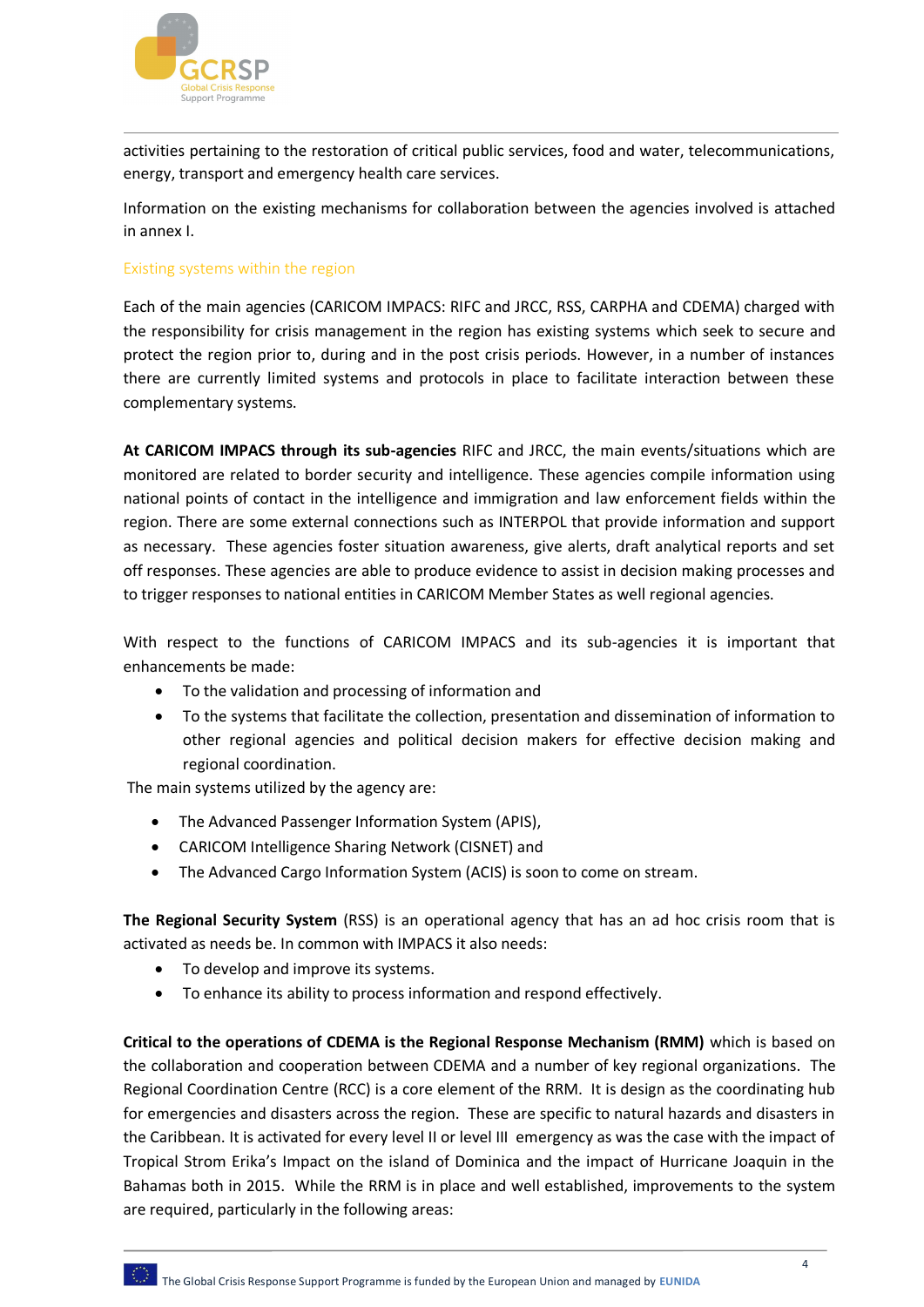

- Regional Coordination Plans
- Regional Coordination Centres (RCC)
- Emergency telecommunications system
- Multi-institutional approach to the management of an incident
- Institutional collaboration
- Regional Policy and Operational guidelines
- Standardisation the way in which emergencies are managed

Also critical is the need for capacity building to enable more evidence-based decision making as it relates to early warning systems at the regional and the national level.

The **Caribbean Public Health Agency** monitors national, regional and international infectious disease outbreaks and other events of public health significance (e.g. chemical and radio-nuclear incidents) and gives alerts and sets off responses to the relevant authorities utilizing surveillance data received. It is therefore critical for CARPHA that protocols are established to integrate the various warning analyses and reporting with response mechanisms among the various regional agencies responsible for emergency and crisis management.

Each agency has operations which resemble a crisis or situation room whether established or on an ad-hoc basis. There is a need to:

- Maintain the existing systems in the various agencies and
- Adapt them to changing needs and
- Develop a number of additional tools and systems that will be used to monitor and manage emergency situations and
- Create a situation information hub for all the relevant stakeholders in the Caribbean region regarding all crisis related matters.
- Enable structured interaction between the participating agencies

# General Objective, Expected Results and Activities

1. General objective

To enhance the coordination among RSS, CARPHA, CDEMA, CARICOM IMPACS and its subagencies- JRCC and RIFC by facilitating the development and establishment of agreed joint civil protection plans and standard operating procedures and by providing a testing environment to assess the validity of the agreed plans and SOPs and a learning opportunity to all actors that might be potentially involved in a natural hazard or man-made disaster response in the region.

The term *Agencies* refers to the regional agencies targeted by the GCRSP: CARICOM IMPACS: RIFC and JRCC, RSS, CARPHA and CDEMA.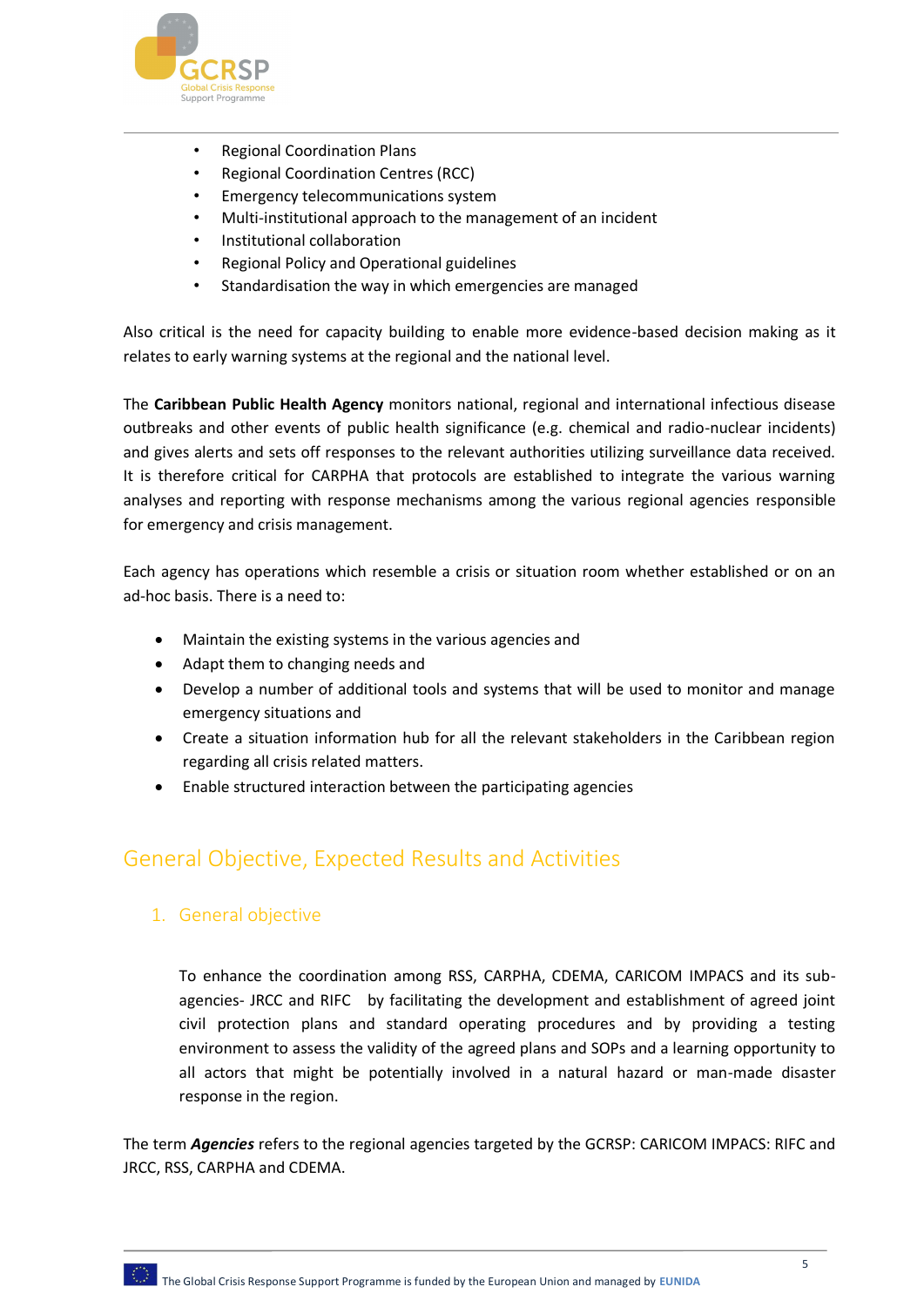

The *capabilities* to be verified, further developed and tested are:

- $\Rightarrow$  Agencies' analytical, reporting and information management capabilities as well as cooperation and collaboration with stakeholders.
- $\Rightarrow$  Transmission and management of information within and between the Agencies.
- $\Rightarrow$  The capacity to produce and share collaborative situation awareness reports.
- $\Rightarrow$  Cross-sector cooperation and collaboration between the Agencies.
- $\Rightarrow$  Decision-making processes and responsibilities with direct impact on the response capabilities of the Agencies.
- $\Rightarrow$  Planning, management and prioritization of operational response resources.
- $\Rightarrow$  Management and timely activation of a needs-based response and the mobilization of regional and international assets.
- $\Rightarrow$  Clearly understood responsibilities and capabilities made possible by the existing MoUs and specific arrangements with other key stakeholders, such as UN agencies, ERCC and other participating states.

The term *phases* refers to calm periods, pre-crisis, crisis and post-crisis.

## 2. Expected results

The expected results are:

- *1. An information exchange system which involves information hubs from all the participating agencies has been established and the operating capability at each of the four information hubs has been improved.*
- *2. Agencies have agreed and understood their own and each other's early warning capabilities and the role each of them should play during each of the phases.*
- *3. The existing standard operating procedures for early warning and communication processes during each of the phases and especially during a response in the region have been improved and new procedures and plans, where needed, have been established.*
- *4. The information exchange system, joint civil protection coordination plans, protocols and standard operating procedures have been tested and assessed in a practical exercise involving all the participating agencies and relevant stakeholders.*
- *5. The central information hub system, joint civil protection response plans, protocols and standard operating procedures have been improved via the lessons obtained during the practical exercise.*
- *6. The interoperability of the agencies has been improved as a result of the process and the end of programme exercise.*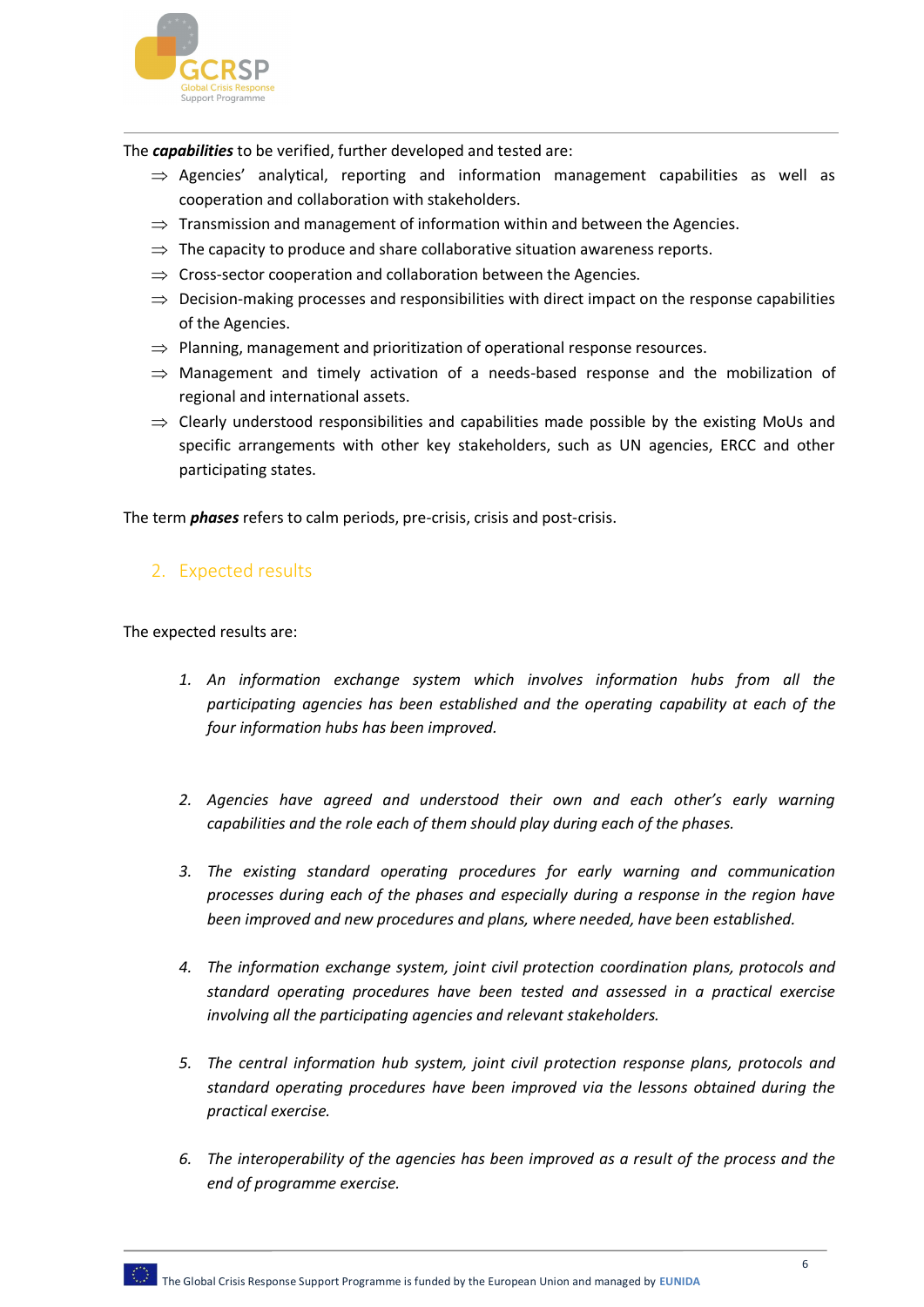

# 3. Detailed description of the main activities

The contracted team should work under the supervision of the GCRSP project team and in close cooperation with the Agencies. English shall be the working language for all communications, activities and reports related to this contract.

#### Activity 1

**Initial assessment** – Identification of the Agencies current capacities, needs and expectations in relation to the enhancement of the crisis response mechanism in the Caribbean. Understand the currently existing SOPs. Discuss an initial proposal on what the future structures / procedures should be. This activity should provide the contracted team with a thorough understanding of the capacities, needs and expectations of the Agencies. Additionally this activity is expected to harmonize the interests of the different agencies involved in this process as well as to define their responsibilities in relation to the information exchange system.

#### Activity 2

**Design the conceptual and methodological basis of the process –** This activity includes the understanding, identifying and presenting of the key didactic and managerial issues to be covered during the project, by presenting a comprehensive project management plan. This includes, but is not limited to, providing a Gantt chart or equivalent together with organograms of different working groups, logistical concerns, resources required, clear descriptions of the quantity and level of involvement of human resources, project control and risk management measures; explaining how the general objective will be reached; further developing and finalizing the proposed methodology and approach.

#### Activity 3

**Planning conference** – The outcome from activity 1 and 2 should be presented to the Agencies in a planning conference that will serve to agree on a project management plan. This conference will provide the participants and the facilitators with a space to discuss the identified capacities and needs and to agree on an approach to ensure the changes they need will take place. This common understanding will strengthen and focus the process and will facilitate the identification of the participants who should take part in the future activities. The participants in this planning conference should be management level staff.

The planning conference should take place 30 days after the start of the contract. Before this activity it is expected that the contracted team will have completed activities 1 and 2.

#### Activity 4

**Scenario and scripts writing** – Once the overall approach has been agreed, the contracted team should initiate the writing of the case study that will be used during the end-ofprogramme exercise. The case study should be based on previous regional situations and should include at a minimum enough decision cycles to test the SOPs and Joint Civil Protection Coordination Plans as well as all the capacities acquired by the participants during the GCRPS training programme. In this regard it is specifically requested that gender and diversity issues be included to facilitate the application of a vulnerabilities and capacity analysis from this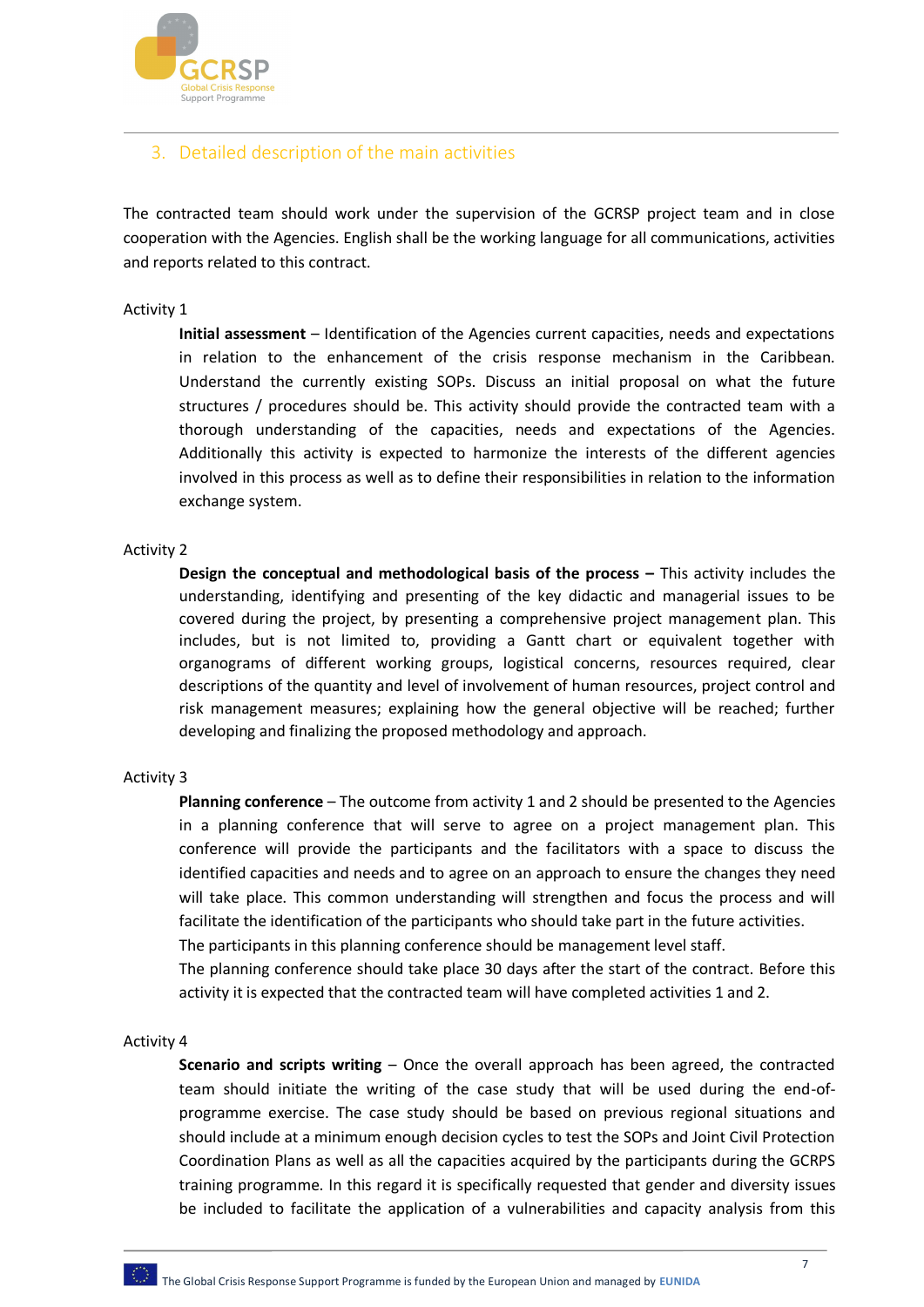

perspective. The scenario should also include a combination of three or more of the following events:

- Major seismic event
- Hurricane/storm event
- Maritime catastrophe
- Terrorist event
- An infectious disease event
- Cybercrime event/activity

Case writing should be carried out in a collaborative fashion involving participants from RIFC. Before final approval of the script, the script and related variations (injects) should be reality checked. Additionally a Master Schedule Events List (MSEL) should be completed. More details below under Activity 7.

#### Activity 5

**I Workshop – Joint Civil Protection Coordination Plans (JCPCP)** – During this workshop the contracted team will facilitate the development of joint civil protection coordination plans and protocols for the Agencies. Focus should be placed on ensuring that:

- $\div$  The roles and responsibilities of the various Agencies during each of the phases are clearly delineated.
- Common or historical failures in crisis responses are taken into account and procedures put in place to avoid such failures (including resilience and redundancy).
- $\cdot \cdot$  The joint civil protection coordination plans provide an overall guide as to how threats will be addressed from a regional perspective and define a framework within which each agency will work. The plans must help to identify key emergency support responsibilities during a crisis based on agency mandates, expertise, capabilities and capacities.
- $\cdot \cdot$  The coordination plans outline the role, function and responsibility of each agency and how the assignment of leading, coordinating and subordinating roles during a crisis response should take place.
- \* The coordination plans should also cover how to encompass emergency response at the local level, strategic engagement at the national level and potential involvement of a regional response and the scaling up to an international response. And how the joint operation will be "stood up/activated" and "stood down/deactivated".
- $\cdot \cdot$  The plans should clearly establish how information will be formally communicated and help to reach a consensus on how to achieve clear information channels (full transparency) when a crisis strikes.

#### Activity 6

**II Workshop – Standard Operating Procedures –** The contracted team should facilitate the design and development of standard operating procedures (SOPs) for early warning monitoring to apply in all phases paying special attention to when a crisis strikes. The SOPs will apply to the internal activities of each agency and to the regional collaborating mechanisms used for crisis detection, monitoring and prevention with respect to the phases.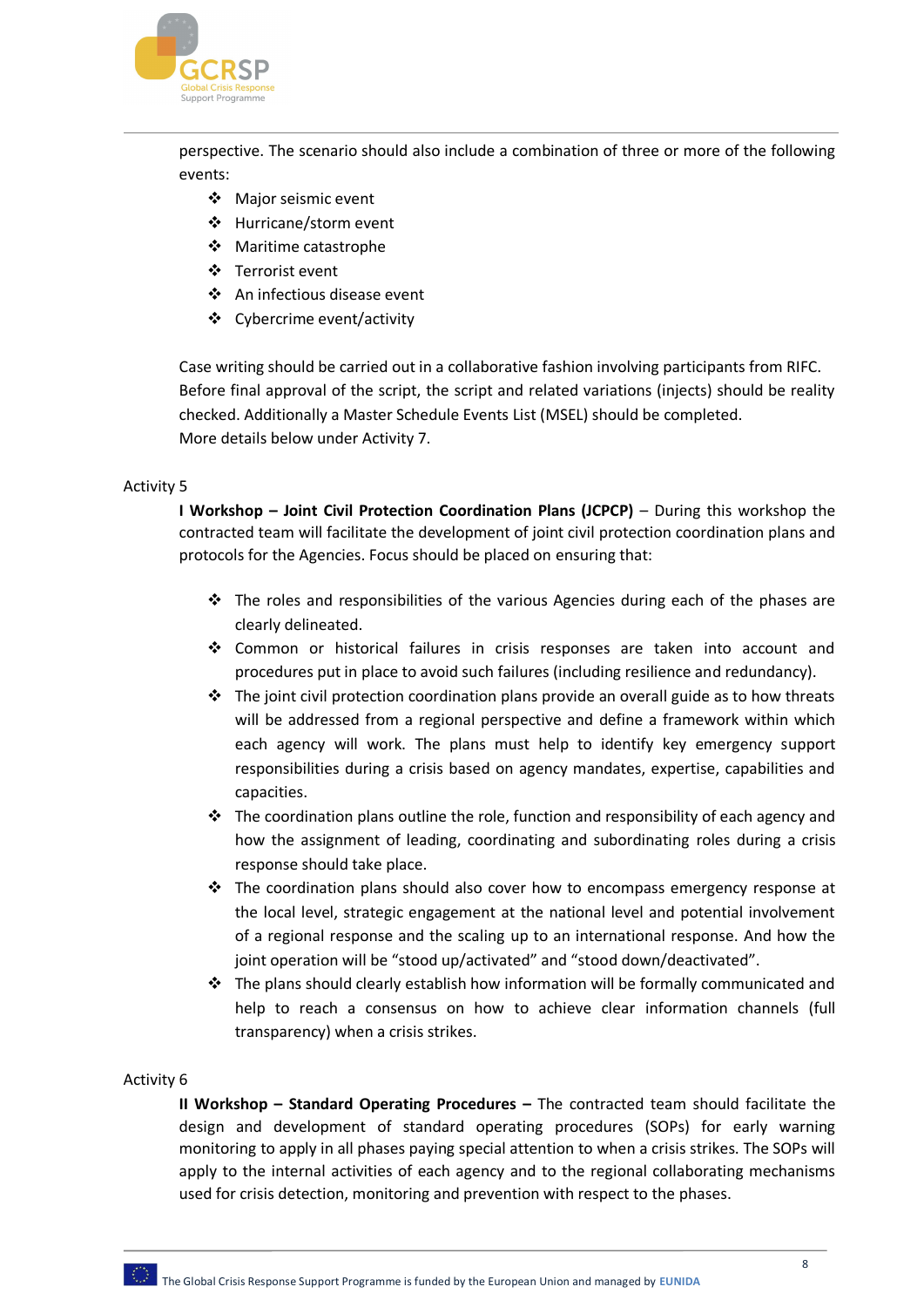

The SOPs should be developed, tested and established by the participant organizations with the help of the contracted team and should include but not be limited to the following:

- The individual daily information management of each Agency.
- \* The reporting mechanisms (what is reported, to whom, by whom and when) during the phases.
- $\clubsuit$  The security elements (situational as well as information security).
- $\div$  The legal framework (to ensure that each Agency operates within their legal remit/mandate and that all operations are within the allowed parameters e.g. information sharing).

SOPs should describe the establishment of communication protocols and the organization and functioning of the central information hub and/or crisis cells if needs be, as well as coordination mechanisms between different stakeholders and effective and flexible scaling-up procedures. Scaling up procedure should also contemplate when the response should be scaled up to the international level and how.

#### Activity 7

**Plan, prepare and conduct an end-of-programme exercise (EoPE) –** together with the GCRSP project team and endorsed by the participating agencies. The EoPE is a key input of this project. The exercise shall target each agency's information hub as well as the respective managerial decision making level of the agencies and all participating interlocutors that have a direct impact on the crisis response process. The EoPE shall have a particular focus on testing the capabilities outlined in the General Objectives section of this call for experts and should take into account existing regional standards for exercises which will be facilitated by the Agencies and the GCRSP team. The scenario(s) shall allow for the realistic application of the required roles. Field activities and political events are to be simulated if required by the scenario(s). The contracted team shall produce the settings agreed upon in cooperation with the GCRSP project team and participating agencies. During the conduct of the EoPE, each participant will be located in one of the crisis response operational hubs that are taking part in the exercise which may be operating from different physical or virtual rooms. Individuals that take part in the preparation and development of the scenario(s) cannot subsequently be exercise participants and any communication with those involved in the exercise should be avoided for the sake of the exercise. This activity needs to be well coordinated and integrated with previous activities and also includes:

(1) understanding, identifying and presenting the key didactic issues to be covered by the EoPE as described in the General Objective with reference to the capabilities;

(2) understanding, identifying and presenting a plan of the organisation of the logistics for the planning meetings of the EoPE, and any other practical issues such as the place, number of different types of participants, purpose, objectives etc.;

(3) planning, preparing and structuring the EoPE and ultimately ensuring its endorsement by the GCRSP project team and participating agencies and stakeholders;

(5) introducing a number of alternative scenarios to ensure the achievement of the required General Objective with reference to the capabilities.

(6) further developing, testing the reality of, and finalising the agreed scenario, the script and the related variations taking into account the recommendations from, and ultimately ensuring its endorsement by, the GCRSP project team and participating Agencies. Representatives of participating agencies should assist as much as possible in this task;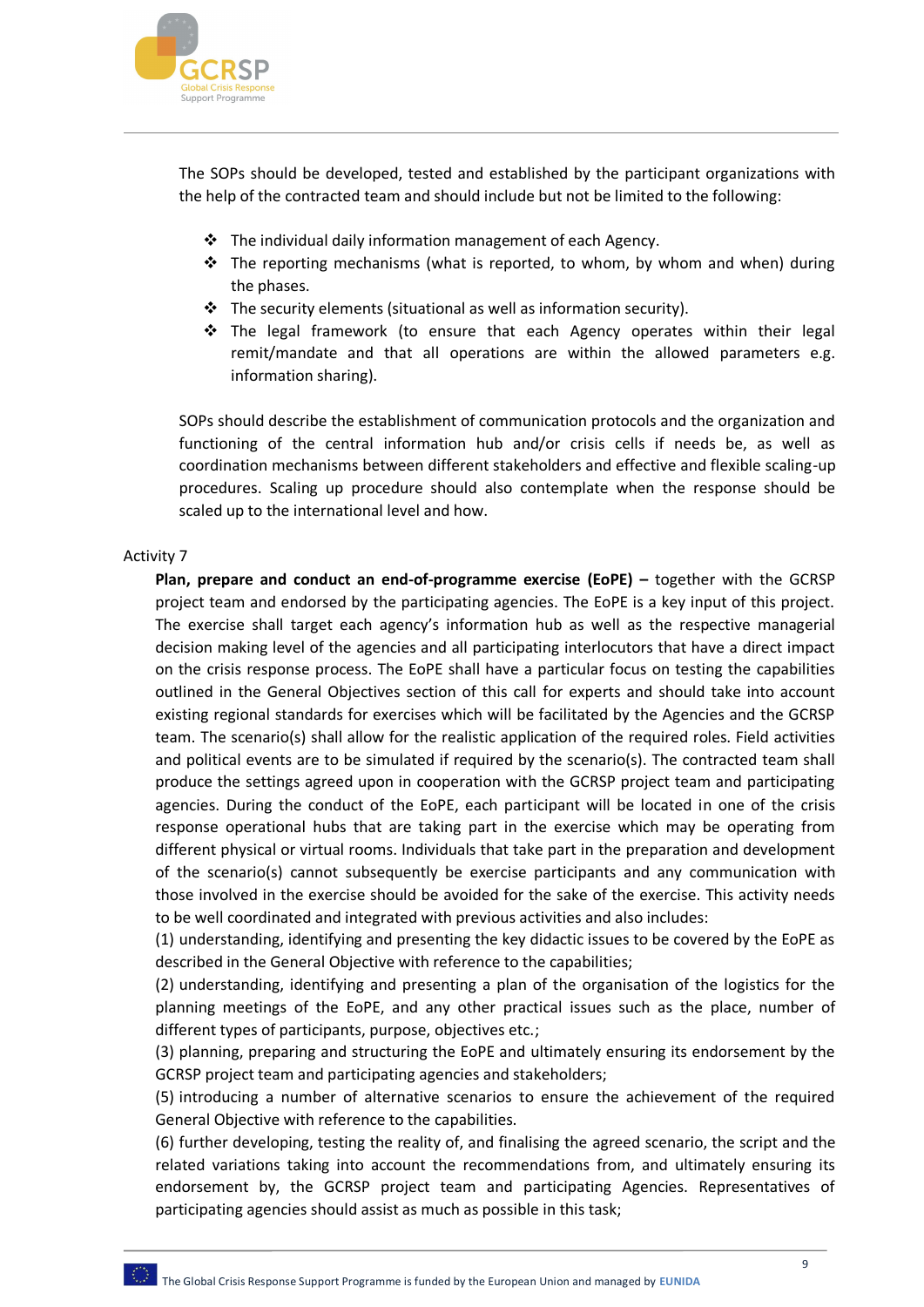

(7) finalizing the Master Schedule of Events List (MSEL);

(8) organising the conduct of the EoPE (including but not limited to its steering, facilitating, controlling etc.) The contracted team shall identify all the practical arrangements needed for conducting the EoPE;

(9) the contracted team will be responsible for identifying experts to monitor and assess the EoPE;

(10) preparing and disseminating all documents pertaining to the EoPE that once finalized are ultimately endorsed by the GCRSP project team and participating Agencies;

(11) coordinate the presence of the necessary IT support, e.g. Wi-Fi access, communication channels such as audio-conferences, exercise websites, online registration and follow up system, online simulation of alerts, media or social media, motivational video clips etc. It is also preferred that the exercise event injection toolkit EXITO is used for the EoPE

https://sourceforge.net/projects/exito/

(12) organise the preparatory meetings with the Agencies. This also includes the necessary IT support, for instance providing:

- a. an online registration system for all meetings, workshops and the EoPE;
- b. access for the participants to the Global Campus 21 or another similar user friendly document repository;
- c. coordinate with Agencies the provision of WIFI access during the different meetings and EoPE for the contracted team, GCRSP project team and participants;
- d. coordinate with the Agencies access to an audio-conferencing system during the EoPE in order to ensure possible consultations with participants and other relevant stakeholders that cannot be present at the different meetings;
- e. online simulation of alerts and media or social media, etc. based on the scenario of the EoPE;
- f. use of and access to EXITO as the exercise event injection toolkit in preparation for and during the conduct of the command post exercise.

(13) prepare and disseminate all the available, relevant and applicable background documents (e.g. the relevant legal bases, mandates, standard operating procedures of central relevance) and the EoPE specific documents (e.g. scenario, variations, guidance documents). Pertinent parts of the materials should be made available to the GCRSP project team and participating Agencies in electronic format in time to prepare for the different meetings and the exercise.

(14) handling any real media requirements during the exercise (in collaboration with the GCRSP team), including distributing a media release before the exercise begins (if necessary) and coordinating any activity requested to promote the exercise in the news media.

#### Activity 8

**Plan, prepare and conduct an evaluation process** – together with the GCRSP project team and participating Agencies in order to gather lessons identified throughout the process and specifically during the EoPE. An evaluation report shall be produced after the EoPE. The actions and responses of exercising participants should be analysed, at first immediately after the end of the EoPE, and later more thoroughly as part of the evaluation report. The contracted team shall focus on the combined results and capabilities and shall refrain from evaluating any participating interlocutor specifically. The contracted team shall however provide the participating interlocutors with methodological guidelines in order for them to develop their own evaluation.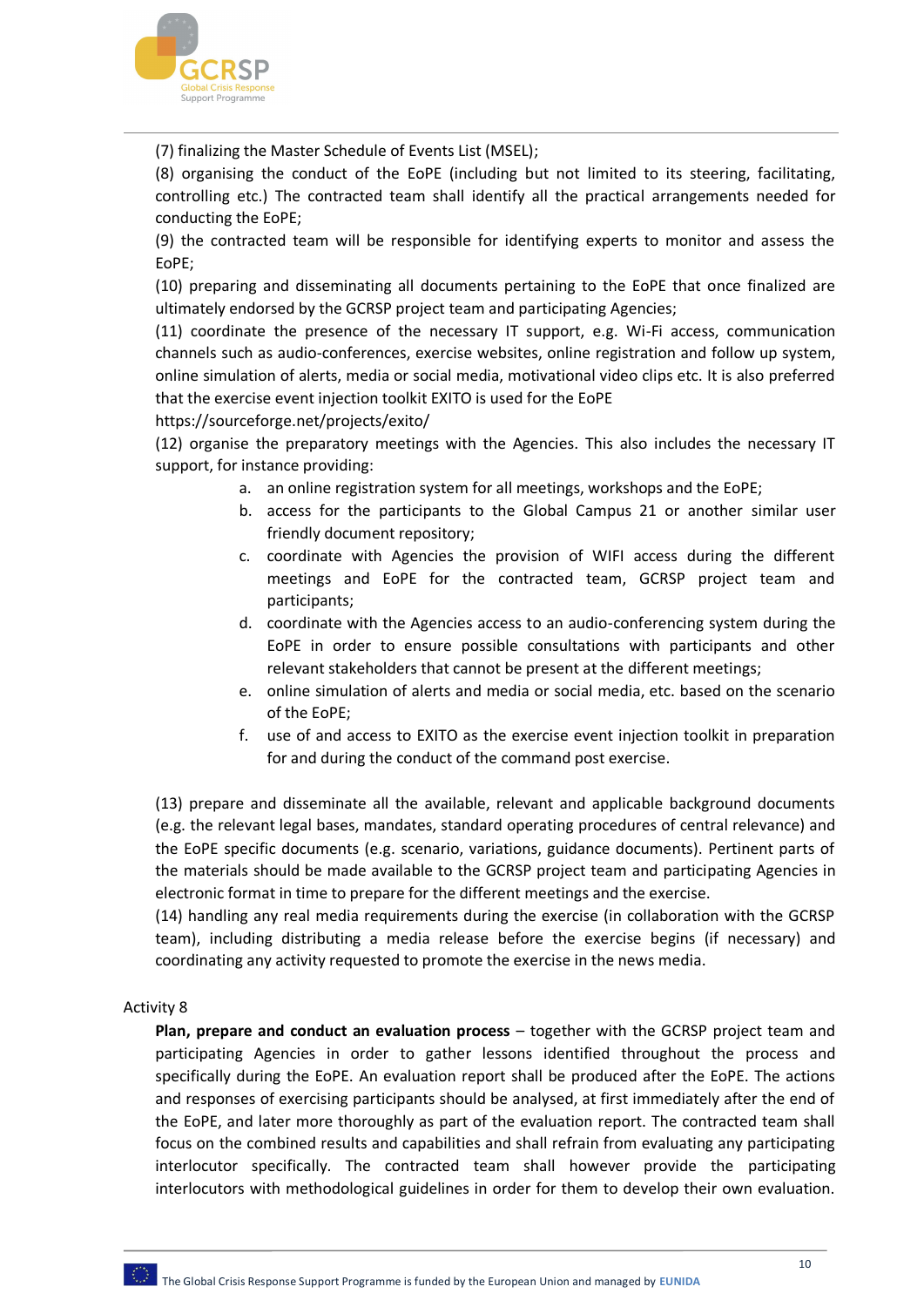

The evaluation process shall be planned, prepared and delivered within the timeframe allocated to this contract and should include significant input from the expert monitors. This activity includes:

(1) providing an evaluation methodology and evaluation grid for the EoPE, in cooperation with the GCRSP project team and participating Agencies;

(2) conducting a common hot debriefing immediately after the EoPE in cooperation with the GCRSP project team and participating Agencies;

(3) planning, preparing and conducting the evaluation (formal debrief);

of the EoPE in cooperation with the GCRSP project team and participating Agencies;

(4) producing an evaluation report based primarily on the results from the EoPE in cooperation with the GCRSP project team and participating Agencies.

#### Activity 9

**III Workshop – Post-End-of-Programme Exercise –** During the post-exercise workshop the participants together with the contracted team will analyse the process and identify areas for improvement, communication bottlenecks, challenges, etc, work out solutions and adapt the SOPs and the plans accordingly. The evaluation report produced for activity 8 will be the basis for this workshop.

#### Activity 10

**Final report –** Submit a final report including a self-evaluation and recommendations report on the exercise project upon its completion. The self-evaluation shall provide suggestions concerning exercise project managerial and didactic issues as well as exercise methodological recommendations and other suggestions in regard to a possible follow-up exercise project.

#### 4. Definitions

For clarification purposes please find below a number of definitions of specific terms under this call for experts and for the implementation of the contract:

#### **EoPE / Command post exercises**

The EoPE should follow a command post exercise (CPX) model. A CPX is an exercise type in which the deployment of resources is simulated, involving the 24/7 operating cells, headquarters and/or command cells that would be activated in an emergency. A CPX strives to create a situation as close as possible to real events without any "boots on the ground". The exercise participants are likely to operate from their own emergency operating centres or command and control facilities. These exercises often focus on testing the procedures, the decision making processes, interrelations, interplay and coordination of one or several organisation(s) together with the consequences thereof. It will typically concentrate on the policy, interactive elements of emergency response and allow comparisons of interoperability between the different exercise participants.

#### **Scenario and script**

While the scenario refers to the lead in and prepared storyline that propels the exercise towards fulfilling its intended purpose, the script provides the directing staff / control staff / expert monitors with an understanding of what events and response from the exercising participants could be anticipated.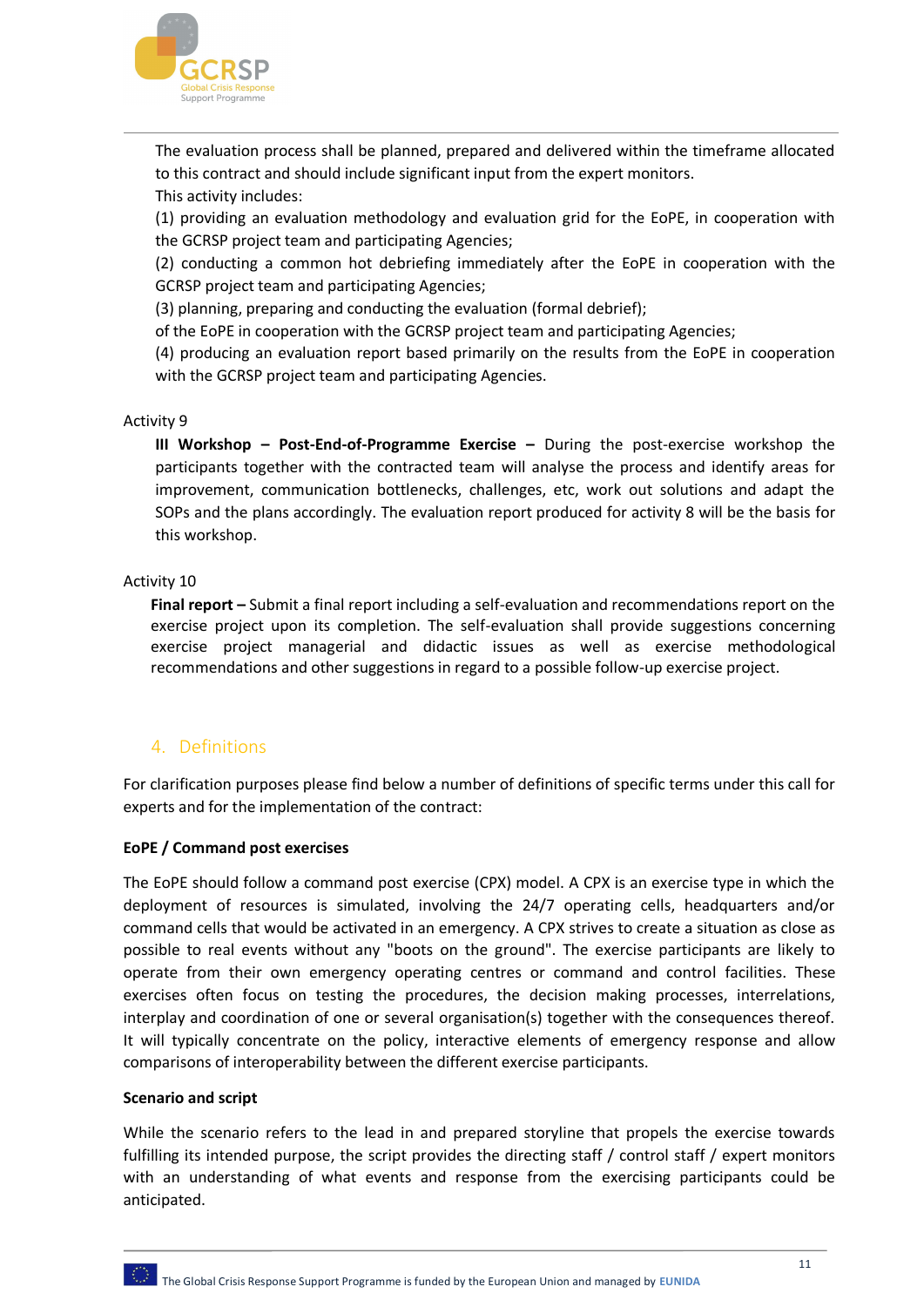

The scenario(s) must be developed by the contracted team in close collaboration with the GCRSP project team and participating Agencies.

The number of cycles foreseen for the exercise depends on the number and diversity of participating Agencies. Having more than one cycle provides the possibility to focus on the different capabilities without the need to develop unrealistic cycles. It also provides the possibility to focus on the diverse functions of each Agency. The intentions of the exercise are not to "stress test" the exercise participants but rather focus on the general objective with reference to the capabilities specified in this call for experts.

The scenario(s) must be realistic to ensure that exercise participants take the exercises seriously, and be flexible enough to adapt to unexpected decisions/actions of the participants. The exercise should have a realistic timescale. They should allow for realistic assumptions of the required roles and for different degrees of commitment.

Variations or injects simulating the role of the EU response and other international actors such as OCHA will be discussed bilaterally, on a need to know basis, between the contracted team and the GCRSP project team and participating Agencies, following a full introduction to the policies, processes and tools in place to the contracted team during the planning conference meeting.

#### **Crisis Communication**

The term crisis communication refers to the efforts and activities undertaken to inform the public of a potential hazard which could have a catastrophic impact. It also refers to the efforts and activities taken to communicate with the public and stakeholders when an unexpected event occurs that could have a negative impact on a reputation.

#### **EXITO**

The exercise event injection toolkit EXITO is the suggested tool to be used during the conduct of the EoPE. EXITO was developed by the Joint Research Centes (JRC) in order to help the moderators of large scale, multi-party exercises. It has been designed as a communication and coordination tool to keep track of the execution of complex exercises with large numbers of injects and players. It enables the exchange of events and reports among users by managing a Master Event List (MSEL); massively injecting events; and collecting feedback from the exercise players. EXITO is web based and can be integrated with a Content Management System (CMS) like Drupal. For more information please see:

https://ec.europa.eu/jrc/en/scientific-tool/exito-exercise-event-injection-toolkit

However, alternative options could be explored.

#### **Main event list and injects**

The master / main event list (MSEL/MEL) is a document listing a number of events, incidences and injects that help drive the conduct of the exercise forward and are derived from the scenario. Every event contains a number of incidents and each incident in turn contains of a number of injects. Injects can be allocated directly under an event, thereby skipping the division into incidents, if this proves more adequate for conducting the exercise. An inject is information drafted and inserted in an exercise in order to provoke/promote a response and steer the flow of the exercise. Each inject should be connected to one or several indicators and its use can be in any form of transmission (written, oral, visual, fax, phone, e-mail, web based inputs etc.) preferred and most suitable in order to fulfil its specific purpose.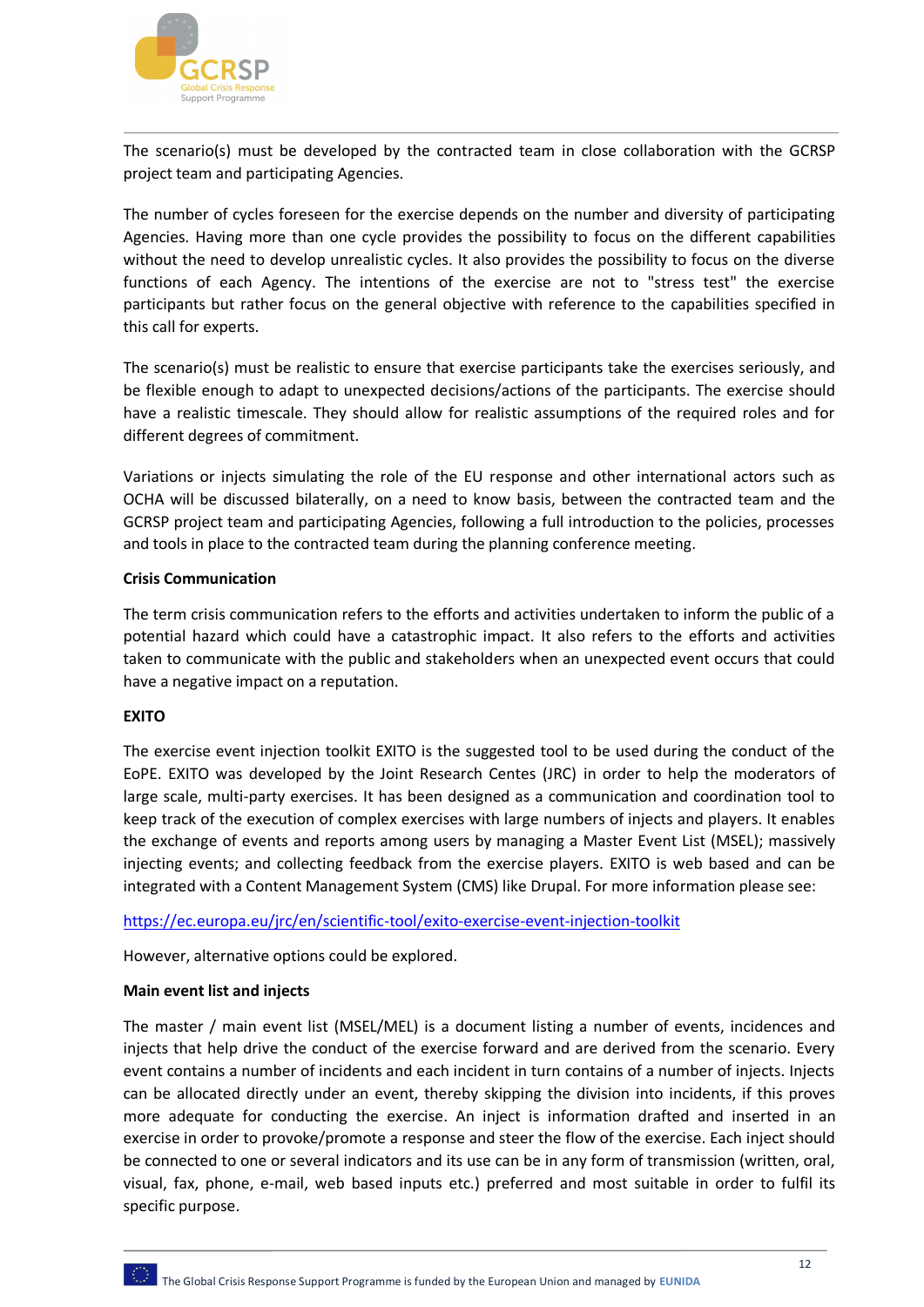

# 5. Outputs and deliverables from each activity

| No.            | <b>Activity</b>                                                           | <b>Outputs</b>                                                                                                                                                             |
|----------------|---------------------------------------------------------------------------|----------------------------------------------------------------------------------------------------------------------------------------------------------------------------|
| $\mathbf{1}$   | Initial assessment                                                        | 1. Needs assessment report, including capacities,<br>needs and expectations and an overview of<br>currently existing SOPs within and between<br>each participating agency. |
| $\overline{2}$ | Design<br>the<br>conceptual<br>and<br>methodological basis of the process | 2. Project plan                                                                                                                                                            |
| 3              | Planning conference                                                       | Planning conference report<br>3.                                                                                                                                           |
| 4              | Scenario and scripts writing                                              | Scenario<br>4.<br>5.<br>Variations<br>6.<br>Scripts<br>Master Schedule of Events List (MSEL).<br>7.                                                                        |
| 5              | I Workshop - Joint Civil Protection<br><b>Coordination Plans (JCPCP)</b>  | 8. Workshop material<br>Joint Civil Protection Coordination Plans draft<br>9.<br>document<br>10. Workshop report - Main<br>findings<br>and<br>recommendations              |
| 6              | II Workshop - Standard Operating<br>Procedures                            | 11. Workshop material<br>12. Standard Operating Procedures draft document<br>13. Workshop report –<br>findings<br>Main<br>and<br>recommendations                           |
| $\overline{7}$ | Plan, prepare and conduct an end-of-<br>programme exercise (EoPE)         | 14. EoPE<br>15. EoPE documents and material<br>16. EoPE evaluation report (including information<br>from the hot debriefing)                                               |
| 8              | III Workshop - Post-End-of-Programme<br>Exercise                          | 17. Workshop material<br>18. JCPCP draft document revised<br>19. SOPs draft document revised                                                                               |
| 9              | Final report                                                              | 20. Final report                                                                                                                                                           |

The timing of the deliverables should be indicated in the project plan. In the case of the EoPE related documents these should be handed to the GCRSP project team at least one month prior to the EoPE implementation. This would allow enough time to ensure that necessary requirements for proper development of the EoPE are in place.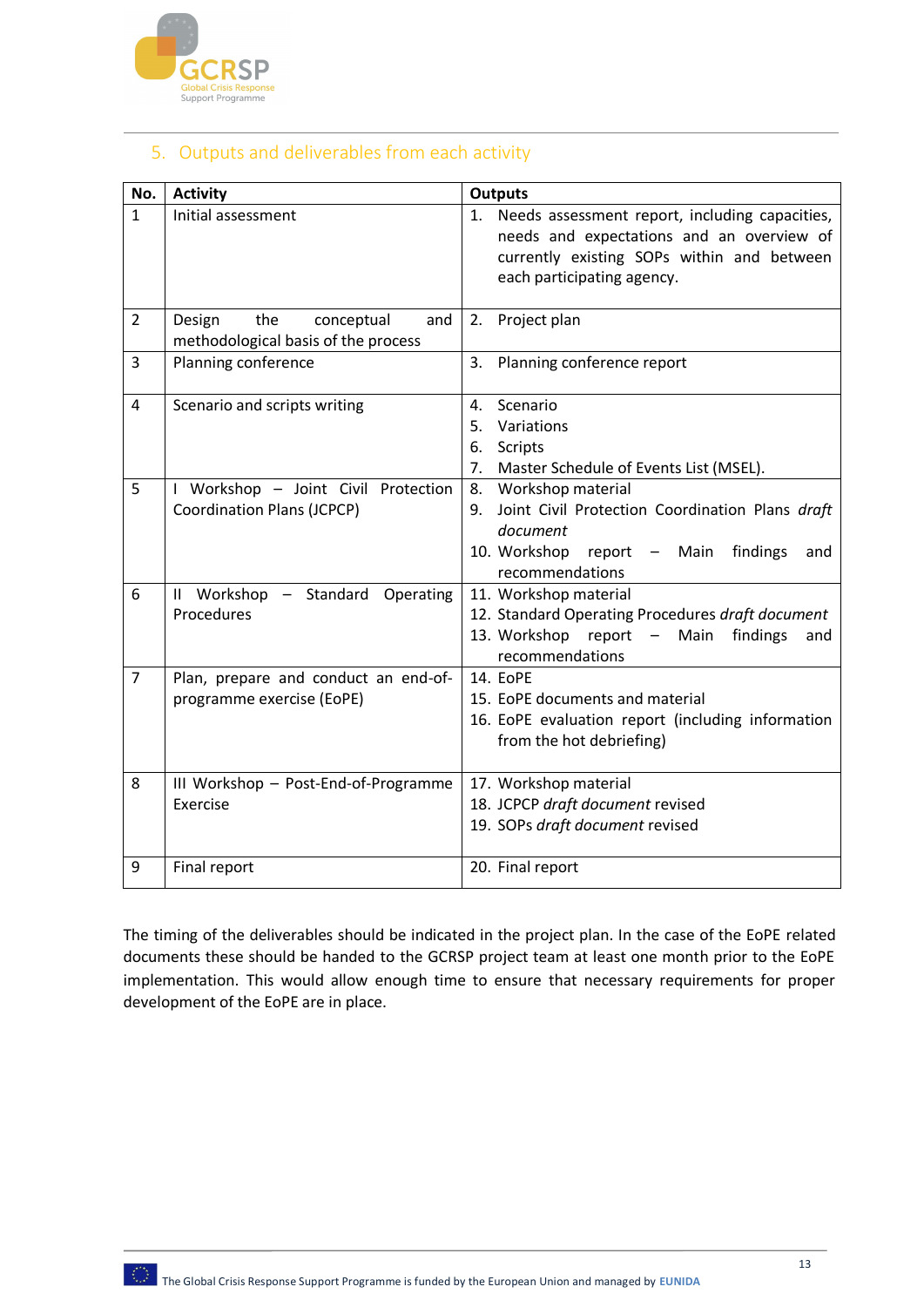

# Technical Proposal

In order to be considered for this contract, teams should provide an outline technical proposal addressing how they are planning to implement the requested activities to achieve the General Objective and the results. The technical proposal should provide, at a minimum, the necessary information for awarding the contract. It should take into account the following aspects:

- (a) methodology for implementation;
- (b) reasons for the proposed methodology;

(d) team proposed for implementation of the contract. The composition of the project implementation team must be fully described. The function and role of each of the team staff in the implementation of this contract should be clearly specified.

(h) a tentative plan of action with a description of activities and their timing.

# 1. Expert Profile or Expertise Required

The contracted team must comply with the following requirements:

- $\Rightarrow$  Knowledge and experience in the drafting and development of response plans.
- $\Rightarrow$  Knowledge and experience in the drafting and development of Standard Operating Procedures.
- $\Rightarrow$  Proven knowledge and understanding of the work developed within the framework of a situation room or a crisis response information hub.
- $\Rightarrow$  Knowledge and experience streamlining communication processes among different stakeholders.
- $\Rightarrow$  Proven experience as facilitators of learning processes.
- $\Rightarrow$  Excellent facilitation and communication skills.
- $\Rightarrow$  At least one member of the contracted team must have at least 3 years of professional experience in designing, planning and conducting international exercises within crisis management response.
- $\Rightarrow$  The team of experts responsible for the management, conduct and evaluation of the exercise must have at least 2 years of professional experience in conducting and evaluating exercises within crisis response management.
- $\Rightarrow$  The team of experts or expert responsible for developing the scenarios and script of the exercise must have at least 5 years of professional experience in crisis response management to man-made and natural disasters with good knowledge of the policies and legislative developments in the field of crisis management within and outside the Caribbean.
- $\Rightarrow$  The contracted team must demonstrate the ability to work in English and to be able to deliver all documentation in English.
- $\Rightarrow$  At least one member of the contracted team must have expertise in the field of drafting reports, surveying techniques, collection of data, quantitative analyses and drafting of recommendations.
- $\Rightarrow$  The ability to mainstream a gender perspective in the process.
- $\Rightarrow$  Strong inter-cultural competences along with understanding and empathy with adult learners.
- $\Rightarrow$  Proven experience in the Caribbean would be an asset.
- $\Rightarrow$  Proven experience of work within the framework of situation rooms would be an asset.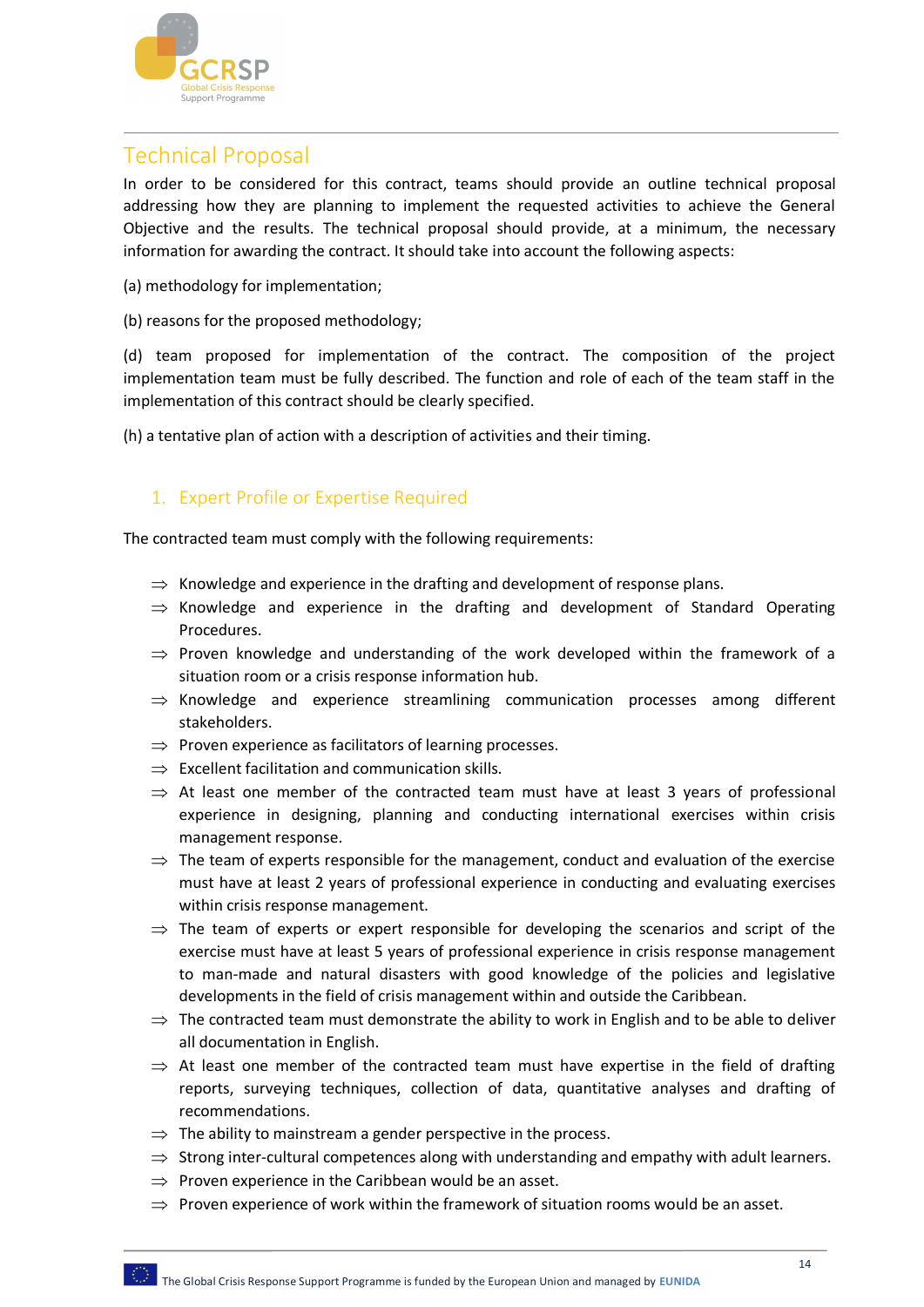

Evidence of the technical and professional capacity of the contracted team will be assessed on the basis of the following documents:

- 1. The educational and professional qualifications of the contracted team members. Each member of the contracted team shall provide a Europass curriculum vitae indicating the precise role that the person will have in the contracted team for the implementation of this contract.
- 2. Any evidence proving the contracted team lead's ability to create a core team.

## 2. Application of Award Criteria

The contract will be awarded to the proposal presenting **the best value for money**. The following award criteria will be applied:

| No.            | <b>Qualitative award criteria</b>                                                                                                                                                                                                                                                                                                                                                                                                                                                                                                                                                                                                                                                                                                                             | Weighting<br>(maximum |
|----------------|---------------------------------------------------------------------------------------------------------------------------------------------------------------------------------------------------------------------------------------------------------------------------------------------------------------------------------------------------------------------------------------------------------------------------------------------------------------------------------------------------------------------------------------------------------------------------------------------------------------------------------------------------------------------------------------------------------------------------------------------------------------|-----------------------|
|                |                                                                                                                                                                                                                                                                                                                                                                                                                                                                                                                                                                                                                                                                                                                                                               | points)               |
| 1.             | Quality of the offer and understanding<br>This criterion serves to assess whether the tenderer has understood the<br>required activities and all of the issues involved, as well as the nature of the<br>work to be undertaken and the content of the final products.<br>The tenderer shall:<br>1.1 Elaborate on the specifications which are of importance for the<br>successful execution of activities, in particular its objective and<br>expected results.<br>1.2 Give an overview on the key issues related to the achievement of<br>the contract objectives and expected results.<br>1.3 Give an explanation of the risks and assumptions affecting the<br>execution of the contract.<br>1.4 CVs of experts and their responsibilities in the proposal | 30                    |
| $\overline{2}$ | <b>Methodology</b><br>This criterion assesses the suitability and strength of the proposal as<br>measured against the requirements of the specifications in terms of the<br>technical content, completeness, originality of ideas (where appropriate) and<br>proposed effort.<br>The tenderer shall give:<br>2.1 An outline of the approach proposed for contract implementation.<br>Strategies and organisation of the planning and implementation of:<br>$\Rightarrow$ Needs assessment.<br>$\Rightarrow$ Planning conference.<br>$\Rightarrow$ Workshops - Indicating<br>methodology<br>and<br>contents,<br>specifically how the objectives indicated for each workshop<br>will be achieved.<br>$\Rightarrow$ EoPE and the quality control mechanism.      | 50                    |
| 3              | Project management and timetable of activities<br>This criterion relates to the quality of project planning, the organisation of the<br>team with a view to managing a project of this nature and the availability of<br>the resources for the completion of the contractual activities.                                                                                                                                                                                                                                                                                                                                                                                                                                                                      | 20                    |

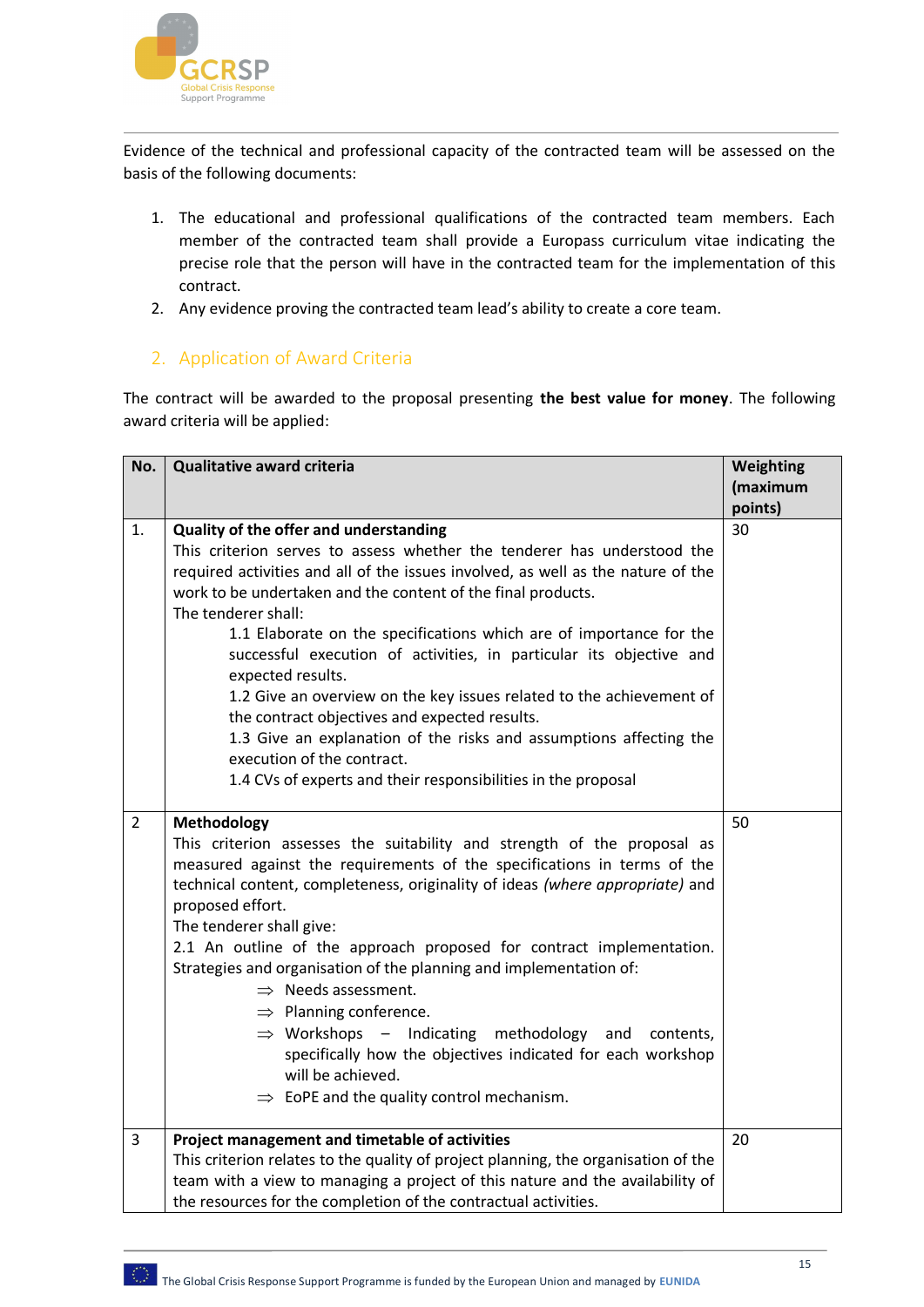

The present specifications are consolidated in one single lot. Applicants may consist of different individuals / a team of individual experts, but need one lead expert who is coordinating the overall implementation process and team of experts.

# 3. Timeline

The contracted team will be in charge of allocating the time to each of the activities in close coordination with the GCRSP project team and the Agencies. For the planning the contracted team shall take into consideration that the planning conference should take place 30 days after the signing of the contract and that all activities shall be completed by the  $16<sup>th</sup>$ of December, 2016. The contracted team will have a month to finalize the final report.

The exercise shall be developed, prepared and delivered within 90 days from the start of the contract.

## **Deadline for submission of proposals** is Friday, 15<sup>th</sup> of May, 2016.

Commencement of the activities is upon the signing of the contract.

As described above, the timing of the deliverables should be indicated in the project plan.

Applicants may suggest the timing of the activities. However, the EoPE needs to be implemented in November 2016 and all activities need to be concluded by mid-December at the latest.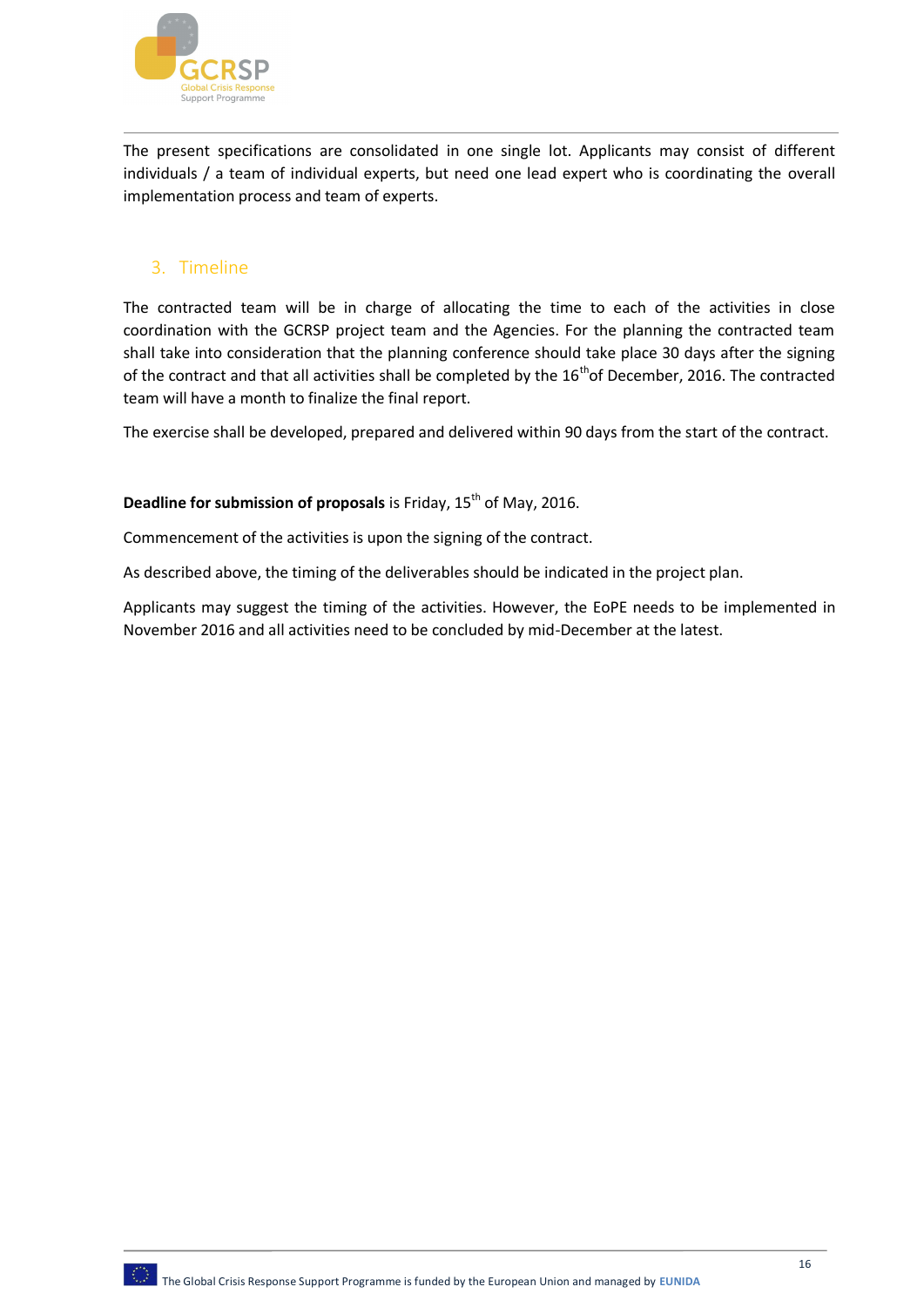

# 4. Tentative calendar

| Activity 1 - Needs Assessment - Field interviews<br>to gather information on the following:<br>Currently existing SOPs (within and<br>between the agencies involved).<br>Agency capacities,<br>needs<br>and<br>$\bullet$<br>expectations.<br>Discuss a first proposal of how future<br>$\bullet$<br>structures / procedures should look like<br>Harmonizes expectations<br>of<br>the<br>$\bullet$<br>agencies involved. | To be implemented from the $1st$ to the $14th$ of<br>June, 2016                                                                            |
|-------------------------------------------------------------------------------------------------------------------------------------------------------------------------------------------------------------------------------------------------------------------------------------------------------------------------------------------------------------------------------------------------------------------------|--------------------------------------------------------------------------------------------------------------------------------------------|
| Activity 2 - Concept and Design                                                                                                                                                                                                                                                                                                                                                                                         | June $15^{th}$ – July $8^{th}$ , 2016                                                                                                      |
| <b>Activity 3 - Planning Conference</b>                                                                                                                                                                                                                                                                                                                                                                                 | $13th$ of July, 2016                                                                                                                       |
| Activity 4 - Scenario and scripts writing                                                                                                                                                                                                                                                                                                                                                                               |                                                                                                                                            |
| Activity 5 - Workshop I JCPCP                                                                                                                                                                                                                                                                                                                                                                                           | First fortnight of August, 2016. The duration of<br>the workshop should be between three and five<br>days.                                 |
| Activity 6 - Workshop II SOPs                                                                                                                                                                                                                                                                                                                                                                                           | Second fortnight of September, 2016. The<br>duration of the workshop should be between<br>three and five days                              |
| Activity 7 - Plan, prepare and conduct EoPE                                                                                                                                                                                                                                                                                                                                                                             | EoPE should be implemented in first fortnight of<br>November, 2016. The actual duration of the<br>exercise is of two days (extended hours) |
| Activity 8 - Workshop III Post-Exercise                                                                                                                                                                                                                                                                                                                                                                                 | Second fortnight of November, 2016. The<br>duration of the workshop should be between<br>three and five days                               |
| <b>Activity 9 - Final Report</b>                                                                                                                                                                                                                                                                                                                                                                                        | Friday, 16 December, 2016                                                                                                                  |

# 5. Place of performance

The locations of the activities are home-based, Trinidad and Tobago and Barbados.

The location of the indicated workshops needs to be coordinated with the GCRSP project team.

# 6. Duties and Responsibilities, Logistical Support and Communication

Both the GCRSP team and the groups of experts are responsible for keeping the other party informed regarding any circumstances that might affect the technical assistance.

The GCRSP team and the Agencies will assist the group of experts in all logistical matters during the engagement in the training locations.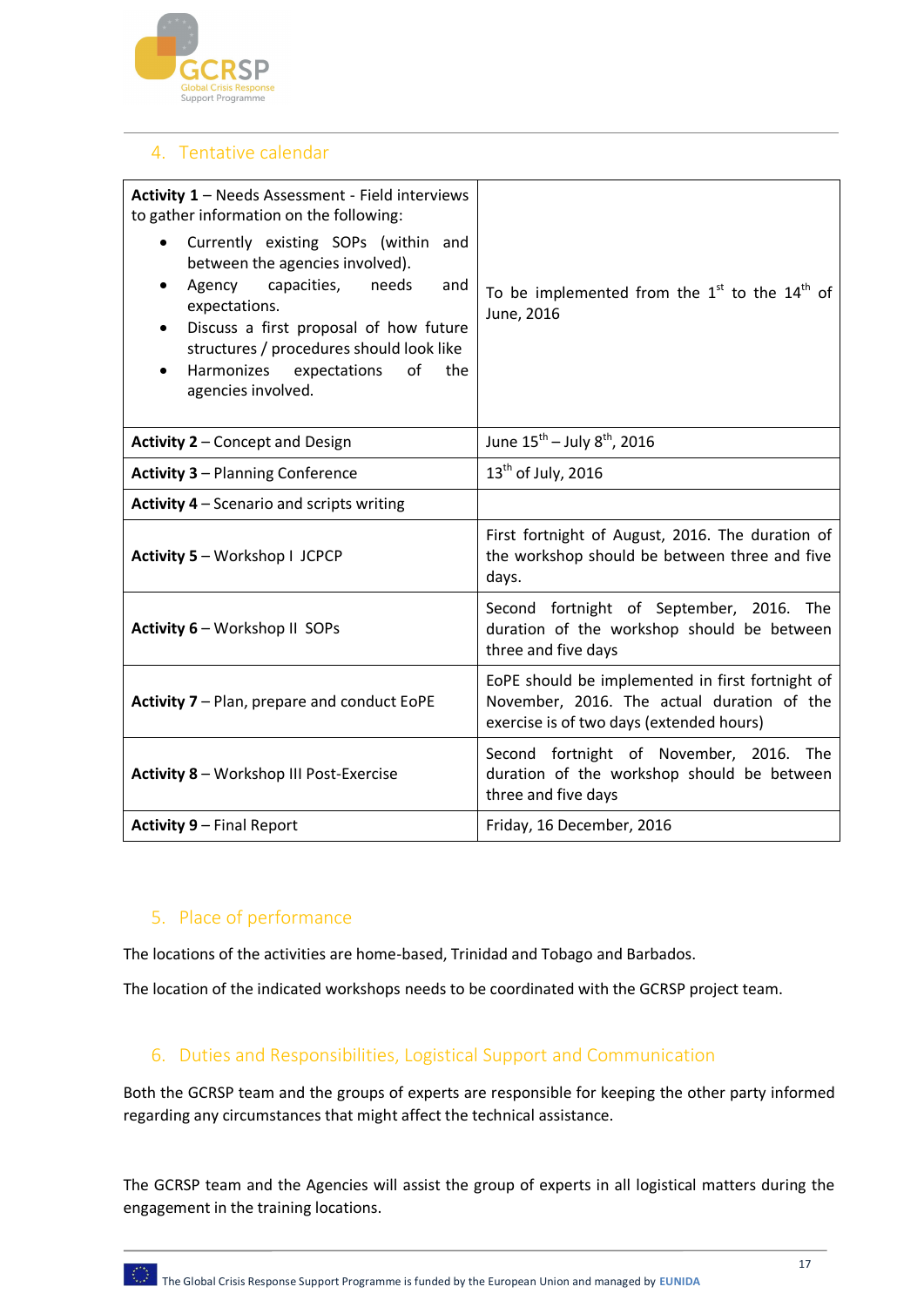

The experts group is responsible for the outputs and deliverables. Any possible changes will be first agreed upon with the GCRSP team. Furthermore, the experts group is responsible for keeping the GCRSP team adequately informed of the progress of the activities.

It is expected that the experts group will be working closely with the GCRSP team.

The experts group will provide consent to videotaping or audio recording part of the training course by the GCRSP team or subcontractors.

# 7. Cost

The total amount of working days allocated for this assignment is 130 working days.

The GCRSP will cover accommodation, meals and transport expenses in line with EC funded contracts.

#### **Travel requirements to USA**

Travel to the training location might include transiting in the USA – therefore the expert needs to have applied for an ESTA with sufficient time if necessary. ESTA costs will be covered by the GCRSP.

#### 8. Contact / Q&A

For any question related to the technical specification of the proposal, please contact the GCRSP Project Team at info@gcrsp.eu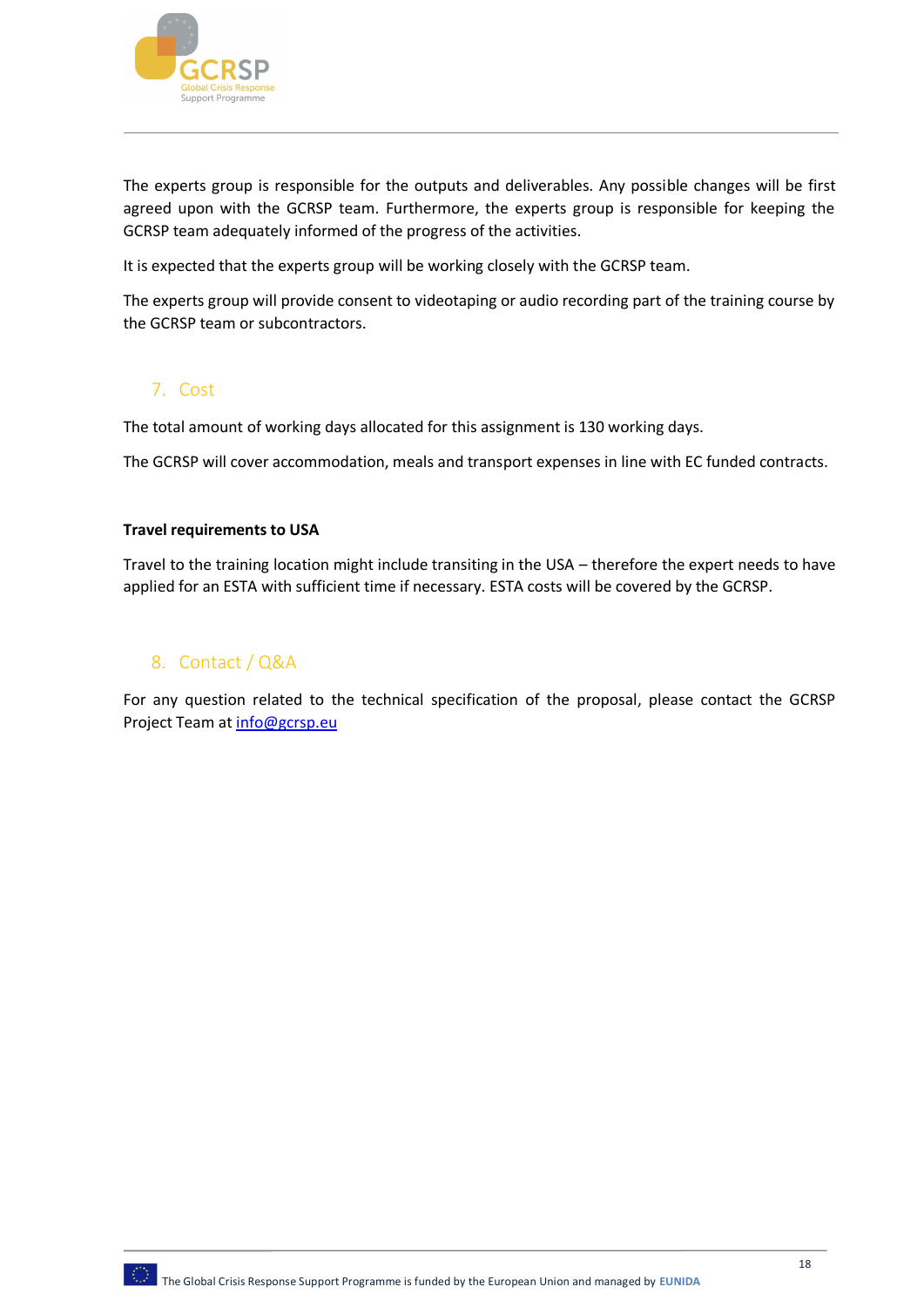

# 9. Annex I – EXISTING MECHANISMS FOR COLLABORATION BETWEEN THE VARIOUS AGENCIES

#### IMPACS and CDEMA

Recognizing that effective disaster preparedness and management requires collaboration and the streamlining of efforts by various regional and international stakeholders CARICOM IMPACS and the Caribbean Disaster Emergency Management Authority (CDEMA) signed a memorandum of understanding in 2011 to coordinate disaster response and recovery efforts by combining their distinctive competencies to enhance their provision of security and disaster and emergency management services to beneficiary countries and territories.

Cooperation is required in:

- The areas of research and data collection
- Public awareness
- Technical assistance and training
- The development of information and communication systems

The Memorandum of Understanding (MOU) focuses on:

(a) The introduction of a structured approach to preparedness for disaster and emergency management with a specific focus on the role of security;

(b) Enhancing the region's capability in the mobilization and coordination of collective responses to hazard related emergency situations as well as enhancing the quality and timeliness of those responses;

(c) Protocols to define operational roles in CARICOM regional response; and

(d) The use of information and communication technology (ICT) particularly in the development of information and intelligence systems;

#### IMPACS and RSS

IMPACS and RSS signed an MOU in December 2012. The Objectives of Cooperation are in pursuit of advancing the regional crime and security agenda by enhancing cooperative ties between the Parties. With respect to crisis and emergency management, the two agencies shall:

- a) Enhance and establish protocols to define operational roles in CARICOM regional security response(s) as well as provide and share expertise in technical and operationalmatters;
- b) Promote cooperation among the CARICOM Member States in the prevention and interdiction of traffic in illegal narcotic drugs/substances; in national emergencies, natural and other disasters; search and rescue; immigration control. customs and excise control, maritime law enforcement, and combating other threats to national and regional security, among others;